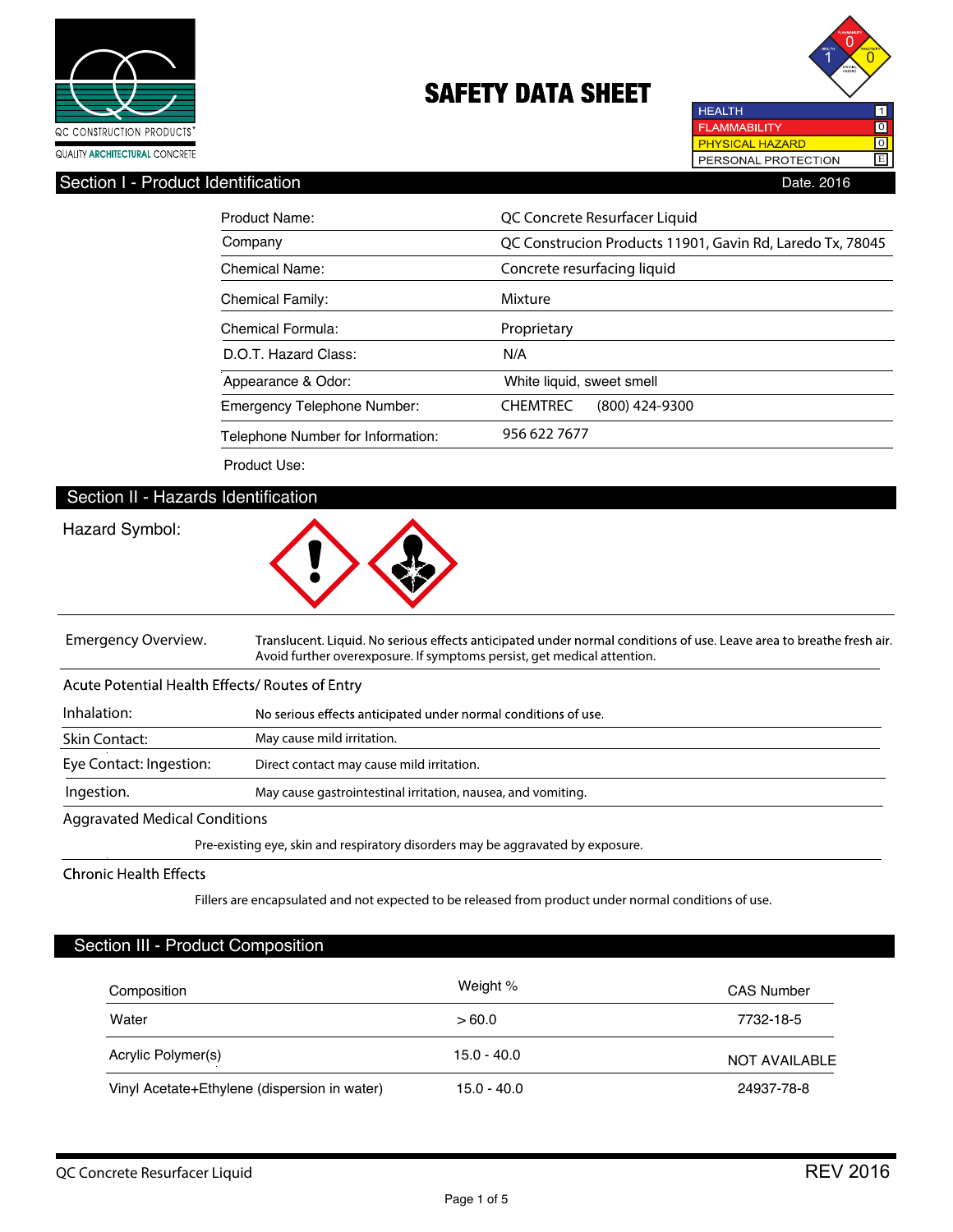# Section IV - First Aid Measures

| Inhalation:         | Leave area to breathe fresh air. Avoid further overexposure. If sysmptoms persist, get medical<br>attention. |
|---------------------|--------------------------------------------------------------------------------------------------------------|
| Skin Contact:       | Wash with soap and water as normal. If irritation develops, seek medical attention.                          |
| Eye Contact:        | Flush with large doses of water for 15-20 minutes. Seek immediate medical attention.                         |
| Ingestion:          | Do not induce vomiting; seek medical attention immediately.                                                  |
| Notes to physician: | Not aplicable.                                                                                               |

### Section V - Fire Fighting Measure

| Flash Point:                        | None                                                            |
|-------------------------------------|-----------------------------------------------------------------|
| Flammable Limits:                   | N/A                                                             |
| <b>Extinguishing Media:</b>         | This product not expected to burn under normal condition of use |
| Special Fire Fighting Procedures:   | Not required                                                    |
| Unusual Fire and Explosion Hazards: | This product not expected to burn under normal condition of use |

### Section VI - Accidental Release Measures

Transfer to apropiate container for disposal. Stop flow. Contain spill. Keep out courses. absorb spill in sand. earth or other **suitable meterial. transfer to appropiate container for disposal. Use appropiate protective equipment. Avoid contact with material**

### Section VII - Handling and Storage

**Handle in compliance with common hygienic practices. Clean hands thoroughly after handling. Keep from freezing. do not** use in confined or poorly ventilated areas. Prevent anhalation of vapor, ingestion and contact with skin eyes and clothing. **Keep container closed when not in use. Precautions also apply to emptied containers. store in sealed containers in a dry, ventilated warehouse location above freezing.**

# Section VIII - Exposure Controls / Personal Protection

Personal Protection Equipment



Ventilation/Engineering ControlsAdequate ventilation and su cient local exhaust as **needed to maintain exposure below TWA and TLV limits.**

Respiratory Protection: **Wear dust (particulate) respirator (NIOSH TC-84A approved). 3M Company's Tech Line (1-800-243-4630) may be helpful for respirator advice and availability. For respirator y protection guidelines refer to OSHA 29 CFR 1910.134.**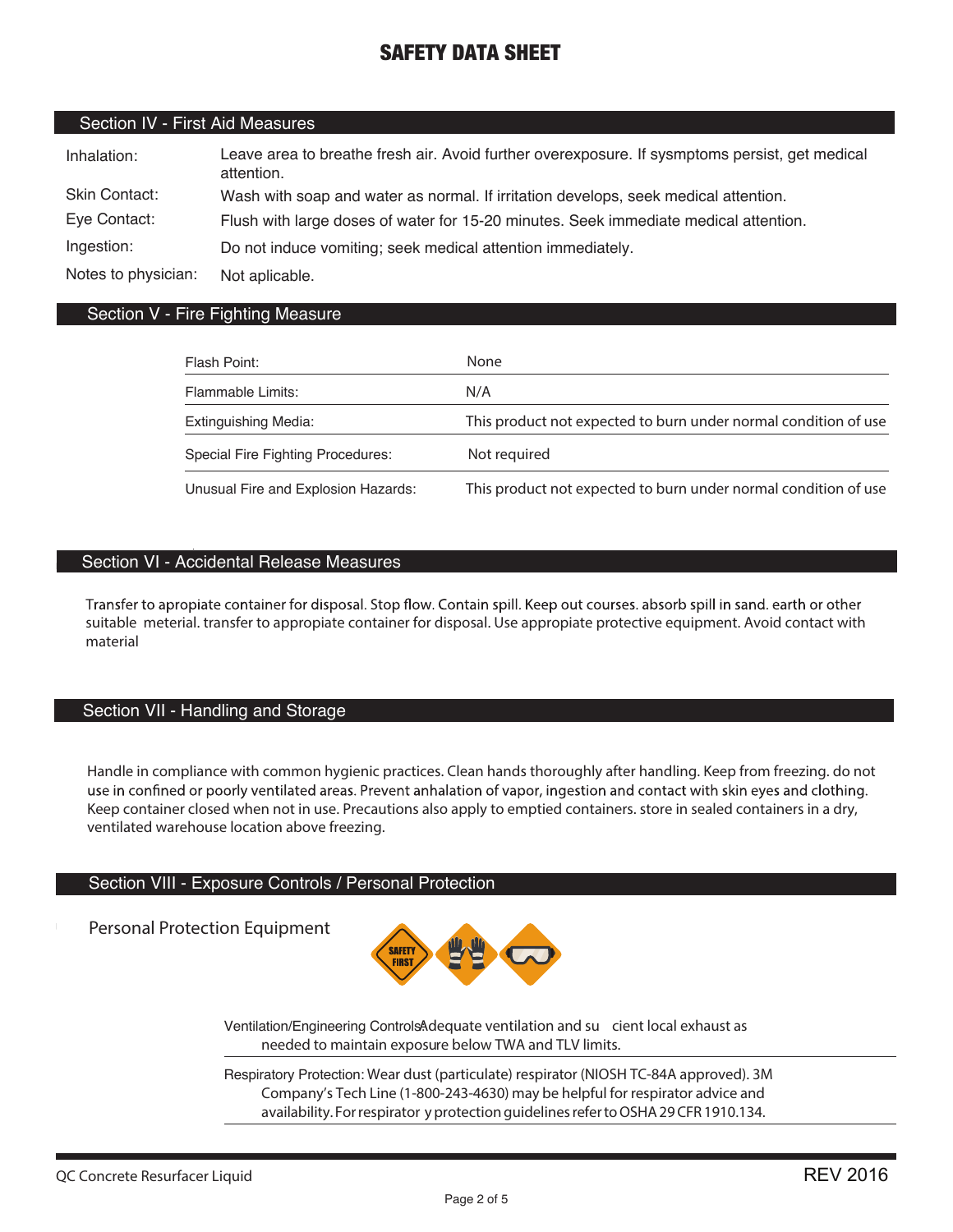# Section VIII - Exposure Controls / Personal Protection

| Respiratory protection: | Not required under normal conditions of use. Wear appropriate, NIOSH/MSHA approved respirator with<br>combination particulate filter and vapor/gas removing cartridge when the ventilation is not adequate or<br>if it is necessary to abrade or grind surfaces coated with this product. |
|-------------------------|-------------------------------------------------------------------------------------------------------------------------------------------------------------------------------------------------------------------------------------------------------------------------------------------|
| Hand protection:        | Use suitable impervious rubber or vinyl gloves and protective apparel to reduce exposure.                                                                                                                                                                                                 |
| Eye Protection:         | Wear appropriate eye protection. Wear chemical safety goggles and/or face shield to prevent eye contact.<br>Do not wear contact lenses. Do not touch eyes with contaminated body parts or materials. Have eye<br>washing facilities readily available.                                    |
|                         | Skin and body protection: Prevent contact with shoes and clothing. Use rubber apron and overshoes.                                                                                                                                                                                        |
| Protective measures :   | Other equipment not normally required. Use professional judgment in the selection, care, and use.                                                                                                                                                                                         |
| Engineering measures:   | Not required under normal conditions of use. Use local exhaust when the general ventilation is<br>inadequate                                                                                                                                                                              |
| Exposure Limits:        | No known components with exposure limits.                                                                                                                                                                                                                                                 |

# Section IX - Physical and Chemical Properties

| Appearance:                              | Fine powder. Various colors.      |
|------------------------------------------|-----------------------------------|
| Odor:                                    | Low odor                          |
| Vapor Pressure (mm Hg.):                 | Not applicable                    |
| Vapor Density $(Air = 1)$ :              | Not applicable                    |
| Boiling Point:                           | 212 °F (100 °C)                   |
| <b>Melting Point:</b>                    | Not applicable                    |
| Solubility in Water:                     | <b>Miscible</b>                   |
| Specific Gravity ( $H_2O = 1$ ):         | 1.03                              |
| Evaporation Rate (Butyl Acetate = $1$ ): | Less than 1 (Butyl acetate $=1$ ) |
| Volatile Organic Compounds:              | Nil                               |
| *Further Information<br><b>VOC</b>       | $< 1.5$ gr/lt                     |
| Section X - Reactivity / Estability      |                                   |

| Stability:                                   | elbat S                              |
|----------------------------------------------|--------------------------------------|
| Conditions to Avoid:                         | None                                 |
| Incompatibility (Materials to Avoid):        | Strong oxidizers such as nitric acid |
| Hazardous Decomposition or By-products: None |                                      |
| Hazardous Polymerization:                    | Will not occur.                      |

# Section XI - Toxicological Information

No Data avaible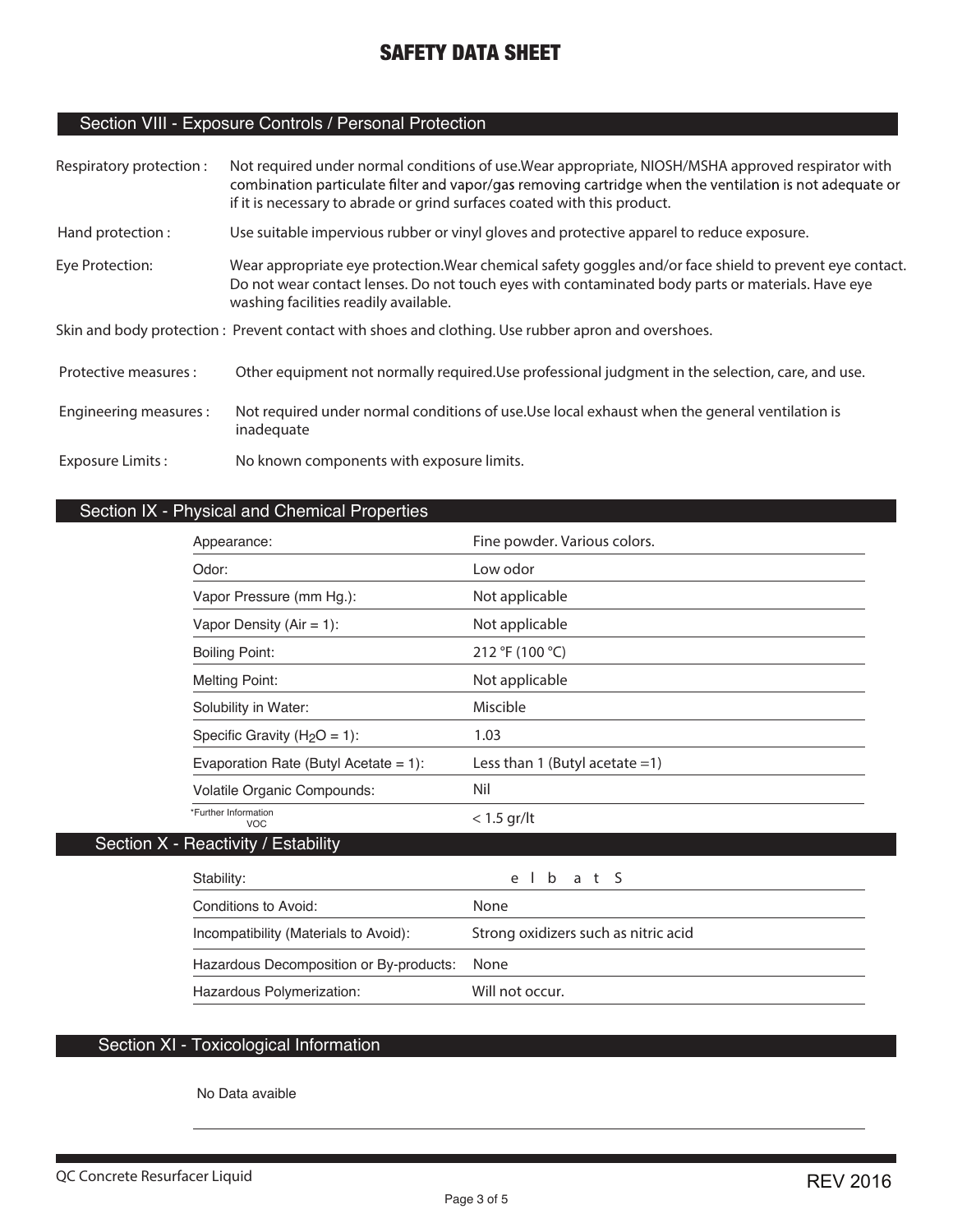# Section XII - Ecological Information

No Data Available

### Section XIII - Disposal Considerations

Disposal Method. Waste not regulated under RCRA. Disponse of in compliance with state and local regulations.

# Section XIV - Transportation / Shipping Data

DOT Hazard Class:

**Not regulated**

### Section XV - Regulatory Information

All components are listed or exempt from the TSCA inventory.

This product or its components are listed on, or exempt from the Canadian Domestic Substances List.

#### **U.S. Federal Regulation**

\*SARA 313 Components : None present or none present in regulated quantities.

\*SARA 311/312 Hazards : Based on an evaluation of the components used, this product does not contain hazardous ingredients identified as per 29 CFR 1910.1200

| *OSHA Hazardous Components :                     |               |
|--------------------------------------------------|---------------|
| *OSHA Flammability :                             | Not Regulated |
| *Regulatory VOC (less water and exempt solvent): | a/l           |
| *VOC Method 310 :                                | 0 %           |

#### **U.S. State Regulation**

| * Penn RTK Components : | Water                                          | 7732-18-5            |
|-------------------------|------------------------------------------------|----------------------|
| * NJ RTK Components :   | Acrylic Polymer(s)                             | NOT AVAILABLE        |
|                         | Vinyl Acetate + Ethylene (dispersion in water) | 24937-78-8           |
|                         | Water                                          | 7732-18-5            |
|                         | Acrylic Polymer(s)                             | <b>NOT AVAILABLE</b> |
|                         | Vinyl Acetate + Ethylene (dispersion in water) | 24937-78-8           |

# Section XVI - Other Information

HMIS Rating :

| Health       | 1 |
|--------------|---|
| Flammability | O |
| Reactivity   | O |
| PPF          |   |

 $0 =$ Minimum  $1 =$  Slight  $2 =$ Moderate  $3 =$  Serious  $4 =$  Severe

**QC Concrete Resurfacer Liquid**